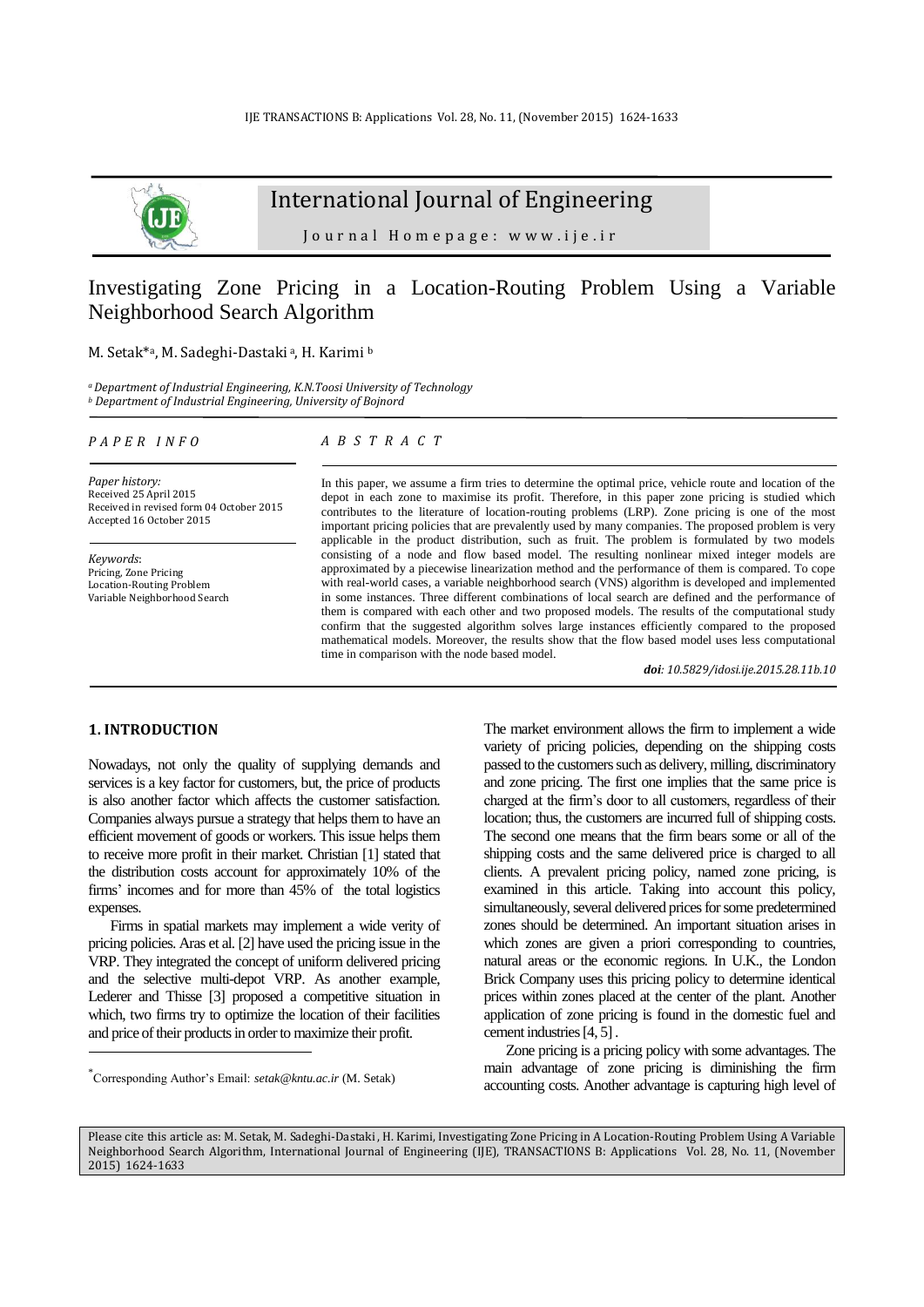the gain; it would be made under perfect discriminatory pricing. Last, zone pricing can be a good pricing policy in the competitive environment. Incumbents tend to deter entry of competitors to the extent. They can react by decreasing prices in the zones of encroachment without changing prices in the other zones.

LRP is used frequently in many industries such as bill delivery [\[6\]](#page-8-5) and Telecom network design [\[7\]](#page-8-6) and so on. Readers in the field of LRP, can follow a valuable paper by Setak et al. [\[8,](#page-8-7) [9\]](#page-8-8). Decisions made in the LRPs influence on the price of products, so, this issue stimulated us to study about integrating pricing decisions and LRP. This issue is prevalently used in the companies that dispense vegetables, fruit, woolen garments, textile products, leather and shoes. When firms try to optimize the location of facilities, vehicle routing and product price simultaneously, they can improve the level of their profit and customer satisfaction in the market. In this problem, there is a firm that distributes goods to customers and needs to establish some depots in its vast market. The firm divided the market into some zones according to its policies. In the other hand, it decides to have a depot in each zone. Then, it should send goods with a vehicle to depots and after that, the firm should determine the route of the vehicle. Besides the depot location and routing, the price should be adopted in each zone separately. It is required to optimize its profit by applying a single depot vehicle routing problem in each zone. We assume a quadratic demand function in each zone. We suggest two models based on nodes and commodity flow. The objective function of them is mixed integer nonlinear programming, then we approximate and linearize it with the piecewise linearization method. If the price of products in each zone is equal to zero, the problem will clearly reduce to the LRP, which was proven to be NP-hard [\[10\]](#page-8-9). To handle the real-world cases, a heuristic VNS algorithm is proposed with four operators in its local search for solving the problem.

The remainder of the paper is structured as follows. The literature of pricing problems with the location, routing and LRPs is provided in section 2. Section 3 describes the model formulations and provides two formulations consisting of a node based and flow based model. Section 4 extends a VNS algorithm for our problem in solving large-scale problems and presents the description of the proposed heuristic solution procedure. Computational studies are reported in section 5. Section 6 presents some concluding remarks and directions for further research.

## **2. LITERATURE REVIEW**

In this section, first, we concisely narrate the literature of pricing policies in location and VRP area. Then, we state how much researchers attend to integrate pricing decision and LRP.

In the location area, many researchers pursue the optimizing of the network by making decisions about prices of products and location of facilities simultaneously. Beckmann and Ingene [\[11\]](#page-8-10) studied spatial monopoly and oligopoly market that had been overlooked in the literature on delivered pricing in location. Hansen et al. [\[12\]](#page-8-11) worked on determining the uniform delivered pricing for a geographical system of demand functions, in order to maximize the firm profit. Beckmann and Ingene [\[11\]](#page-8-10) studied spatial monopoly and oligopoly market that seems to be overlooked in the literature on delivered pricing in location. Hansen et al. [\[12\]](#page-8-11) worked on determining the uniform delivered pricing for a geographical system of demand functions. Another pricing policy that entered to the location theory is discriminatory pricing. Hurter and Lederer [\[13\]](#page-8-12) established a model that each firm has a production function. It sets discriminatory prices and locates in the plane. Afterwards, Kats [\[14\]](#page-8-13) coped with a problem of finding location-price equilibrium in a market with a constraint on the number of various discriminatory prices. Hansen et al. [\[15\]](#page-8-14) proposed a location problem under discriminatory pricing to maximize the firm profits.

One of the notable pricing policy is mill pricing that excludes the cost of transporting the commodities from the point of sale. In this area, Beckmann and Ingene [\[11\]](#page-8-10) and Hansen et al. [\[15\]](#page-8-14) discussed the situation with mill pricing in the cited article. In a geographical space, Dasci and Laporte [\[16\]](#page-8-15) analysed a monopolist location and pricing decisions, willing to open several stores. Moreover, Diakova and Kochetov [\[17\]](#page-8-16) addressed the problem of determining the optimal facility location and price that facilities can charge the different mill prices. In addition, Luer-Villagra and Marianov [\[18\]](#page-8-17) have formulated a hub location and pricing problem and proposed a genetic algorithm. Zone pricing has formed another part of the literature of pricing policies for location problems. It consists of simultaneous decision making about several delivered prices, along with the zones in which, the prices should be applied. As a remarkable work, Hansen et al. [\[19\]](#page-8-18) studied another situation with zone pricing in the cited article. Then, Hansen et al. [\[5\]](#page-8-4) proposed a model and algorithm to determine optimal facility locations, tariff-zones, market areas and prices to maximize the profit of the firm under zone pricing.

Finally, in the VRP, Aras et al. [\[2\]](#page-8-1) investigated the reverse logistics problem in which, a firm wishes to collect cores from its dealers. They proposed two flow-based and node-based models for their problem.

We reviewed the relative literature of pricing decisions in the above mentioned areas. To the best of our knowledge, researchers in the LRP have paid little attention to the integration of pricing decisions (specially zone pricing) into the LRP. So, we work on integrating zone pricing into the LRP. Moreover, interested readers in pricing issues are referred to an applicable paper by Tofigh and Mahmoudi [\[20\]](#page-8-19). In the next section, we propose two mathematical models.

#### **3. MATHEMATICAL MODELS**

In this research, we examined the problem that a firm dispenses the product to customers. Moreover, it needs to establish some depots in its market. The firm divided the market into some zones according to its policies. Actually, it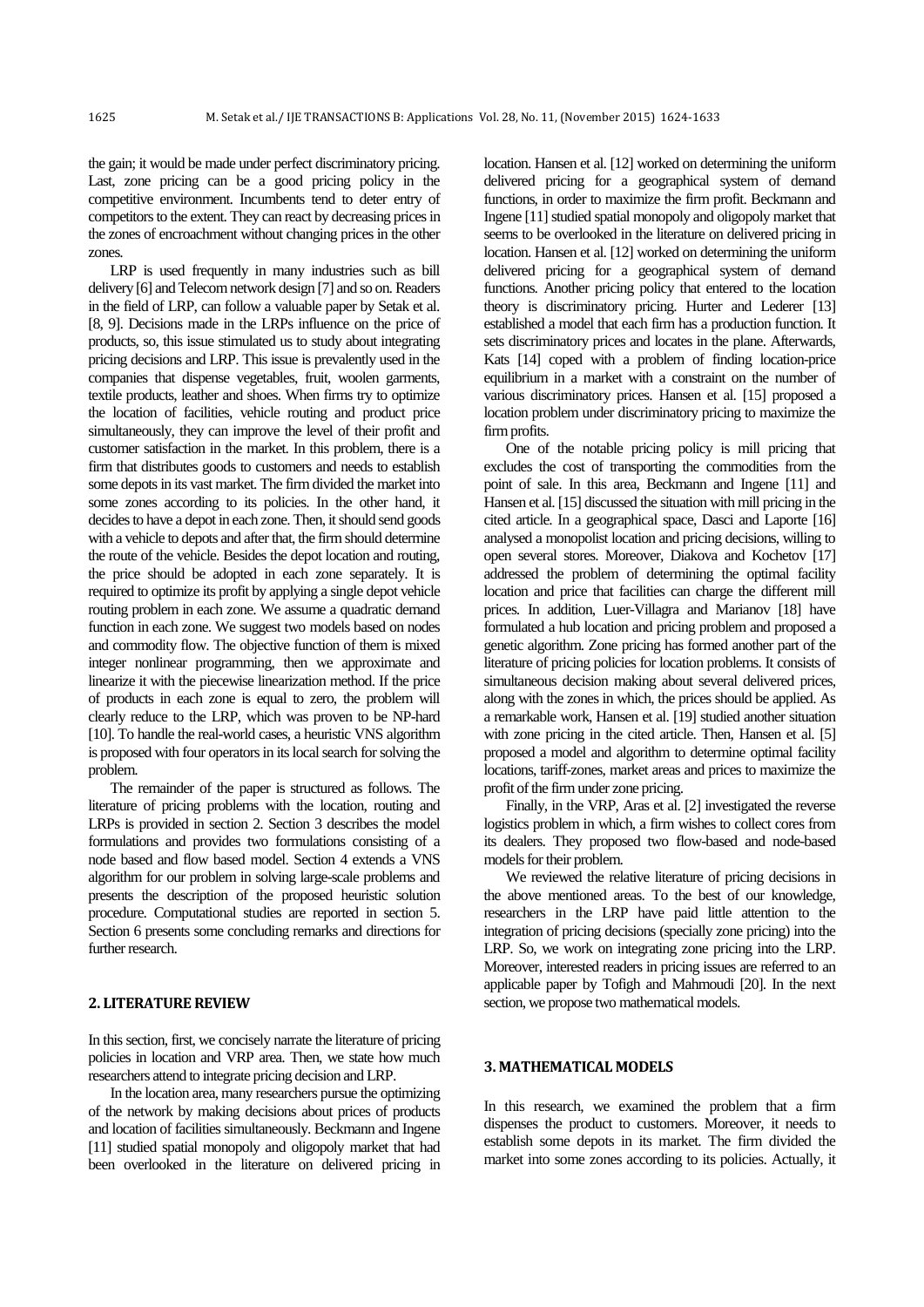wishes to have a depot in each zone. Then, it should send goods with a vehicle to depots and after that, the firm should decide on the vehicle route. Besides the depot location and routing, the price of products should be determined in each zone separately. It needs to optimize its profit by applying a single depot VRP in each zone. We assume a quadratic demand function in each zone. Moreover, we propose a flowbased and node-based model for the problem in the following.

Before we present two formulations of the problem, we list the same sets, parameters and variables utilized in both models. We have *K* zones and we follow a strategy to assign customer  $i_k$  to depots in each zone. We have  $M_k$  potential location for constructing a depot in each zone *k* . So the sets, parameters and variables in these models are defined as follows:

Sets:  $k \in K$  (set of zones),  $i_k \in I_k$  (set of customers),  $m_k \in M_k$  (set of potential locations).

Parameters:  $C_{i_k j_k}$  (travel cost between node  $i_k$  and  $j_k$ ),  $G_{m_k}$ (initial cost for constructing depot at nod  $i_k$ ),  $C_{0m_k}$  (travel cost between firm and depot  $m_k$ ,  $f_k(d_k)$  (demand function at zone  $k$ ),  $d_k$  (represents all of independent variables such as price.)

Variables:  $W_k$  (unit price of products in zone *k*),  $X_{i_k j_k}$  (the binary variable is used to show that the customer  $j_k$  is visited after  $i_k$ , if  $X_{i_k j_k} = 1.$ ),  $Y_{m_k}$  (the binary variable is used to show that the potential location  $m_k$  is selected as depot for zone *k*, if  $Y_{m_k} = 1$ .).

**3. 1. Node-Based Model** This model (LRP with zone pricing (LRPZP1)) contains a special variable  $U_{i_k}$  in addition to previous. The variable  $U_{i_k}$  helps us in constructing subtour elimination constraint according to the well-known MTZ constraint [\[21\]](#page-8-20). The first is given as follows:

$$
\max \sum_{k} f_{k}(d_{k}) W_{k} - \sum_{i_{k},j_{k},i_{k} \neq j} C_{i_{k}j_{k}} X_{i_{k}j_{k}} - \sum_{m_{k}} (G_{m_{k}} + C_{0m_{k}}) Y_{m_{k}}
$$
\n(1)

$$
\sum_{i_k \neq j} X_{i_k j_k} = 1 \qquad \qquad \forall j_k \tag{2}
$$

$$
\sum_{i_k \neq j} X_{i_k j_k} = 1 \qquad \qquad \forall i_k \tag{3}
$$

$$
\sum_{j_k \neq i_k} X_{i_k j_k} = \sum_{j_k \neq i_k} X_{j_k i_k} \qquad \forall i_k
$$
\n(4)

$$
\sum_{m_k} Y_{m_k} = 1 \qquad \qquad \forall m_k \qquad \qquad (5)
$$

$$
U_{i_k} - U_{j_k} + N_k X_{i_k j_k} \le N_k - 1
$$
  
\n
$$
\forall \mathbf{i}_k, \, j_k \quad \mathbf{i}_k \neq j_k \quad \mathbf{i}_k, \, j_k \neq 0 \ (node \ of \ deport \ )
$$
 (6)

$$
X_{i_k j_k} = 0 \text{ or } 1\tag{7}
$$

$$
U_{i_k} \ge 0 \tag{8}
$$

$$
Y_{m_k} = 0 \text{ or } 1 \tag{9}
$$

$$
W_k \ge 0 \tag{10}
$$

The objective function is shown as (1). It gives the profit of the firm which should be maximized. Constraints (2) and (3) represent the concept of visiting a node only one time. Constraint (4) ensures that each node should be used with one input and output edges. Each zone should employ a depot, as demonstrated by constraint (5). Constraints (6) are subtour elimination constraints based on MTZ. Constraints (7)-(10) represent the types of variables.

The objective function includes two parts. The first represents the total income based on the demand function and the second one describes the total costs consisting of fixed and routing costs. There are different forms of nonnegative demand function such as linear, quadratic and exponential. The above mentioned demand functions are given in (11)-(13). Moreover, *Θ* in exponential demand function, represents customers' sensitivity to price.

$$
f_k(d_k) = C_k - A_k W_k \quad A \quad k > 1
$$
\n(11)

$$
f_k(d_k) = C_k - A_k W^2_k \quad A_k > 1
$$
 (12)

$$
f_k(d_k) = \exp(-\Theta W_k)
$$
\n(13)

The demand function creates nonlinearity in the objective function. Therefore, the problem is mixed integer nonlinear programming. In the light of this nonlinearity, we try to approximate the objective function by a piecewise linearization method. Use of this method is required to add some sets, parameters, variables and constraints to model. New inputs are defined as follows.

Sets:  $q_k \in Q_k$  (set for each interval ). Parameters: Coeffs  $q_k$ (coefficient for interval  $q_k$  of zone  $k$ ), Const  $q_k$  (constant value for interval  $q_k$  of zone  $k$ ), Lower  $q_k$  (lower bound of the interval  $q_k$  of zone  $k$ ), Upper  $q_k$  (upper bound of the interval  $q_k$  of zone *k*). Variables:  $Y'_{q_k}$  (the binary variable is used to show that the interval  $q_k$  is selected at zone  $k$ , if  $Y'_{q_k} = 1$ .) And we should substitute the variable  $W_k$  by  $W_{kq_k}$ .

In this method, we divide the domain of nonlinear function to some intervals. Each interval has an upper and a lower bound. In each interval, we calculate the slope and intercept of the related linear piece. By defining above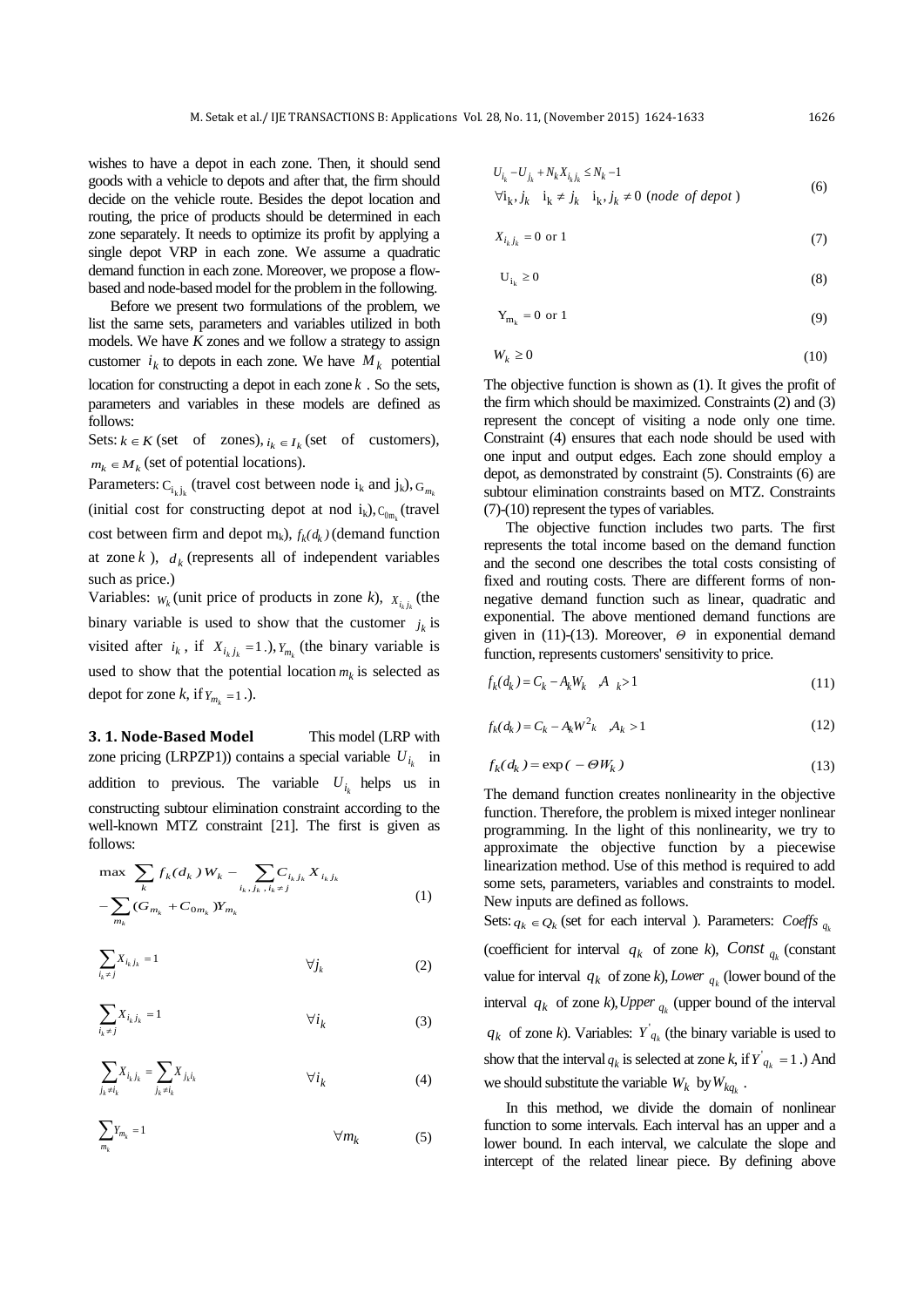mentioned parameters, variables and assumptions, the new objective function and constraints are approximated by (14)- (18).

$$
\max_{k} \sum_{q_k} (\sum_{q_k} (coeff_{q_k} W_{kq_k} + const_{q_k} Y_{q_k})) -
$$
  

$$
\sum_{i_k} \sum_{j_k} C_{i_k j_k} X_{i_k j_k} - \sum_{m_k} (G_{m_k} + C_{0m_k} Y_{m_k})
$$
 (14)

$$
\sum_{q_k} Y_{q_k} = 1 \qquad \qquad \forall k \tag{15}
$$

*k,q<sup>k</sup>* (16)  $W_{kq_k} \leq \text{upper}(q_k)Y_{q_k}$ 

$$
W_{kq_k} \geq lower(q_k)Y'_{q_k} \qquad \forall k, q_k \tag{17}
$$

$$
Y'_{q_k} = 0 \quad \text{or} \quad 1 \tag{18}
$$

**3. 2. Flow-Based Model An alternative** formulation can be developed for LRP with zone pricing (LRPZP2) used in writing commodity flow constraint that Wong  $[22]$  for the first time used  $a_k$  (node of depot in each zone) to a node  $u$  in the zone  $k$ . The new formulation is given as follows:

$$
\max_{k} \sum_{k} f_{k}(d_{k} W_{k} - \sum_{i_{k}} \sum_{j_{k}} C_{i_{k} j_{k}} X_{i_{k} j_{k}} - \sum_{m_{k}} (G_{m_{k}} + C_{0m_{k}}) Y_{m_{k}}
$$
\n(19)

 $(2), (3), (5), (7), (9), (10)$ 

$$
F_{i_k j_k}^u \le f_k(d_k) X_{i_k j_k} \qquad \forall i_k j_k, i_k \ne j_k
$$
  

$$
\forall u \ne a_k
$$
 (20)

$$
\sum_{j_k \neq a_k} F_{a_k j_k}^u - \sum_{j_k \neq a_k} F_{j_k a_k}^u = 1 \qquad \forall k, \forall u \neq a_k \qquad (21)
$$

$$
\sum_{j_k \neq i_k} F_{i_k j_k}^u - \sum_{j_k \neq i_k} F_{j_k i_k}^u = 0 \qquad \forall k, i_k, u \neq a_k
$$
\n(22)

$$
\sum_{j_k \neq u} F_{uj_k}^u - \sum_{j_k \neq u} F_{j_k u}^u = -1 \qquad \forall k, \quad \forall u \neq a_k \tag{23}
$$

$$
F_{i_k j_k} \ge 0 \tag{24}
$$

The objective function (19) indicates the profit of the firm should be maximized. Constraint (20) shows maximum flow between any two nodes. Constraints (21)-(23) are the flow conservation constraints. Constraint (24) represents the types of variables that are available in the model.

It is quite clear, when we put the demand function, either linear or nonlinear, into the constraint (20), this constraint converts to a nonlinear constraint. This nonlinearity can be approximated by changing the constraint (20) to two constraints (25) and (26). In the constraint (26), the value of *M* is set at maximum possible demand in each zone.

$$
F_{i_k j_k}^u \le f_k(d_k) \qquad \forall i_k j_k, i_k \ne j_k , \forall u \ne a_k \qquad (25)
$$

$$
F_{i_k j_k}^u \le M X_{i_k j_k} \qquad \forall i_k j_k, i_k \ne j_k, \forall u \ne a_k \qquad (26)
$$

When we use the linear demand function of the above corrected model, constraint (20) will be the nonlinear demand function. Therefore, the previous approximation method is used.

To make a relation between selecting appropriate depot and price in each zone, we suppose the delivered price is related to shipping cost from the firm to depots. Therefore, the demand function is according to (27),

$$
f_k(d_k) = C_k - A_k (W_k + \sum_{m_k} (\alpha_k C_{0m_k}) Y_{m_k})^2
$$
  $A_k > 1$  (27)

where, the coefficient  $\alpha_k$  is used for distributing shipping cost on all of the products. We assume that  $\alpha_k$  is the inverse of maximum possible demand in each zone. Then, the delivered price in each zone is  $W_k + \sum_{k} (C_{0m_k} \alpha_k) Y_{m_k}$ . *k m*

As we know, the first term of objective function in (1) and (19) is the multiplication of demand function and price. Constraint (28) demonstrates this multiplication.

$$
\sum_{k} f_{k} (d_{k}) W_{k} = \sum_{k} (C_{k} W_{k} - A_{k} W_{k}^{3} - A_{k} W_{k} \sum_{m_{k}} (C_{0m_{k}} \alpha_{k})^{2} Y^{2} m_{k} - 2A_{k} W^{2} k \sum_{m_{k}} (C_{0m_{k}} \alpha_{k}) Y_{m_{k}})
$$
\n(28)

In (28),  $Y^2_{m_k}$  is a quadratic term. We know  $Y_{m_k}$  is a binary variable. Therefore, without any loss of generality, it is true that we consider  $Y_{m_k} = Y^2_{m_k}$ . Hence, constraint (29) is concluded.

$$
\sum_{k} f_{k} (d_{k}) W_{k} = \sum_{k} (C_{k} W_{k} - A_{k} W_{k}^{3} - A_{k} W_{k} \sum_{m_{k}} (C_{0m_{k}} \alpha_{k})^{2} Y_{m_{k}} - 2A_{k} W_{k}^{2} \sum_{m_{k}} (C_{0m_{k}} \alpha_{k}) Y_{m_{k}})
$$
\n(29)

**Proposition 1.** Constraints (30)-(30) are the same as (29). **Proof.** Without any loss of generality, we assume that  $r_{m_k} = Y_{m_k} W_k$ . Subsequently,  $r^2_{m_k} = Y_{m_k} W^2_k$ . Now we can rewrite constraint (29) as (30)-(33):

$$
\sum_{k} f_{k}(d_{k}) W_{k} = \sum_{k} C_{k} W_{k} - A_{k} W_{k}^{3}
$$
  

$$
- A_{k} \sum_{m_{k}} (C_{0m_{k}} \alpha_{k})^{2} r_{m_{k}} - 2A_{k} \sum_{m_{k}} (C_{0m_{k}} \alpha_{k}) r^{2} m_{k}
$$
 (30)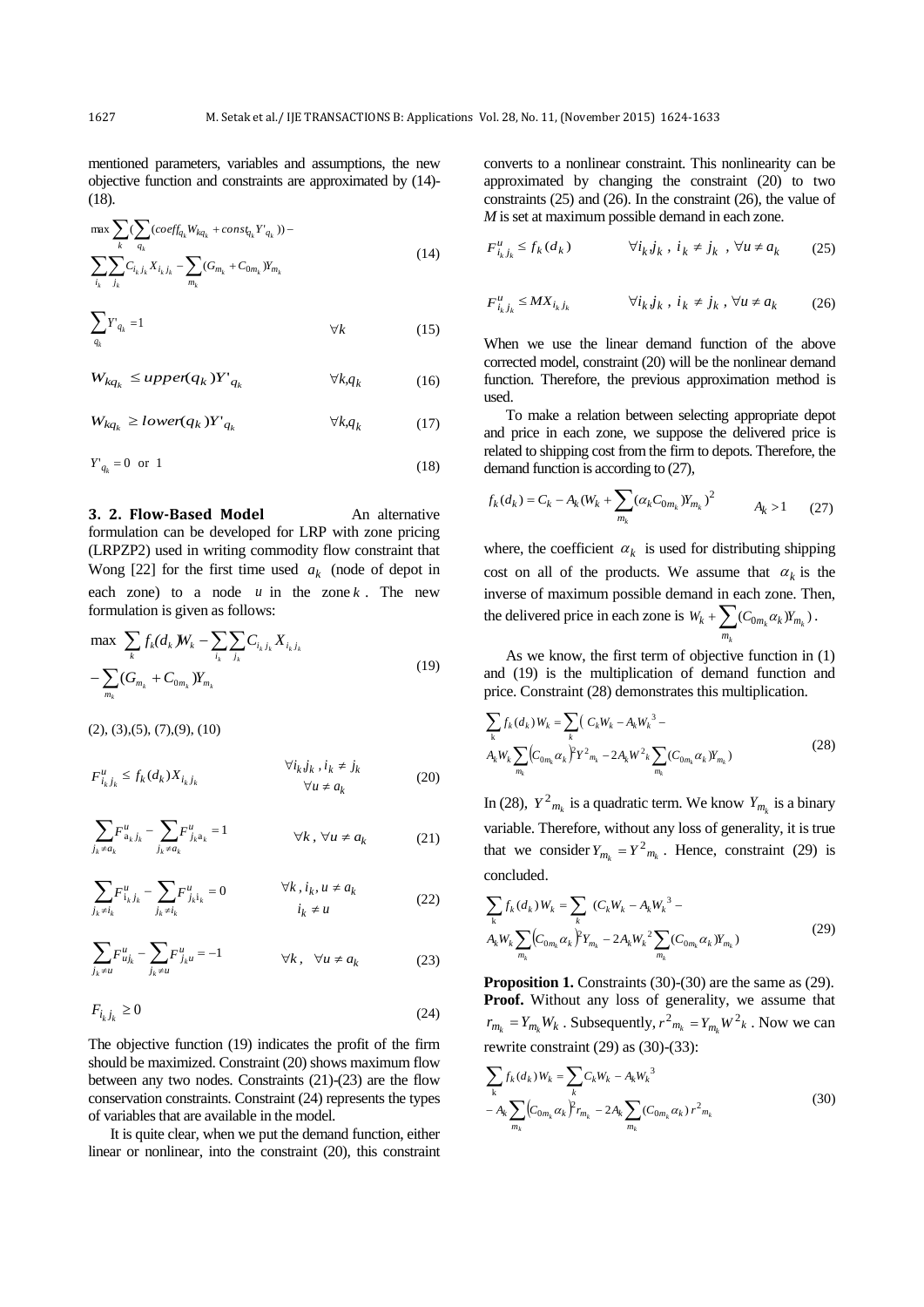$r_{m_k} \leq M'Y_{m_k}$   $\forall m_k$ (31)

$$
W_k \le r_{m_k} + M'(1 - Y_{m_k}) \qquad \forall k, m_k \tag{32}
$$

$$
r_{m_k} \ge 0 \qquad \qquad \forall m_k \tag{33}
$$

The maximum possible value for price in each zone can be an appropriate value for  $M'$ . We know  $Y_{m_k}$  is a binary variable, then, we have two cases.

Case 1: The coefficient of  $r_{m_k}$  and  $r^2_{m_k}$  is negative in (30) and the objective function should be maximized. In this case, when  $Y_{m_k} = 1$ , constraint (31) changes to  $r_{m_k} \leq M$  and  $W_k \le r_{m_k}$  is the result of constraint (32). Therefore, according to maximizing the profit, the variable  $r_{m_k}$  will be  $W_k$ .

*Case 2:* When the variable  $Y_{m_k} = 0$ , after simplification, the constraints (31) and (32) are equivalent to  $r_{m_k} \leq 0$  and  $W_k - M' \le r_{m_k}$ , respectively. In conclusion,  $r_{m_k}$  will be zero.  $\Box$ 

**Proposition 2.** Constraints (30)-(33) are approximated by (34).

$$
\sum_{k} f_k(d_k) W_k \approx
$$
\n
$$
\sum_{k} \sum_{m_k} \sum_{q_k} Y_{m_k} (Slope_{q_k} W_{kq_k} + Intercep_{q_k} Y'_{q_k})
$$
\n(34)

In this approximation the variables and  $W_k$  are changed to  $W_{kq_k}$ .

**Proof.** In the light of the previous proof, we also have two cases.

*Case 1*:  $r_{m_k} = W_k$ : In this case, Equation (34) is equivalent to (35).

$$
\sum_{k} f_{k}(d_{k}) W_{k} = \sum_{k} C_{k} W_{k} - A_{k} W_{k}^{3} - A_{k} \sum_{m_{k}} (C_{0m_{k}} \alpha_{k}) W_{k} - 2A_{k} \sum_{m_{k}} (C_{0m_{k}} \alpha_{k}) W_{k}^{2}
$$
\n(35)

*Case 2:*  $r_{m_k} = 0$ : Here,  $W_k$  is zero. Therefore, constraint (30) is the same as (32).

$$
\sum_{k} f_k(d_k) W_k = 0 \tag{36}
$$

The results of the cases (i.e., (35) and (36)) show that we encounter with a Boolean space. Therefore, we need a variable to select the cases. The best variable to handle this situation is  $Y_{m_k}$ . Now, the piecewise linearization method is used rely on constraints  $(15) - (18)$  and  $(37)$ .

$$
\sum_{k} f_k (d_k) W_k \approx
$$
\n
$$
\sum_{k} \sum_{m_k} \sum_{q_k} Y_{m_k} (coeff_{q_k} W_{kq_k} + const_{q_k} Y_{q_k})
$$
\n(37)

**Proposition 3.** Constraints (38) - (47) make correctly linearize (37).

$$
\sum_{k} f_k(d_k) W_k \approx
$$
\n
$$
\sum_{k} \sum_{m_k} \sum_{q_k} (coeff_{q_k, m_k} r_{m_k q_k} + const_{q_k, m_k} t_{m_k q_k}))
$$
\n(38)

$$
2t_{m_k q_k} \le Y'_{q_k} + Y_{m_k} \qquad \qquad \forall m_k, q_k \qquad (39)
$$

$$
\sum_{m_k} \sum_{q_k} t_{m_k q_k} = 1 \qquad \qquad \forall k \qquad (40)
$$

$$
W_{kq_k} \ge r_{m_k q_k} \qquad \qquad \forall k, m_k, q_k \tag{41}
$$

$$
r_{m_k q_k} \le M' Y'_{q_k} \qquad \qquad \forall m_k, q_k \tag{42}
$$

$$
r_{m_k q_k} \le M' Y_{m_k} \qquad \qquad \forall m_k, q_k \tag{43}
$$

$$
W_{kq_k} \le r_{m_k q_k} + M'(2 - Y'_{q_k} - Y'_{m_k}) \qquad \forall m_k, q_k \tag{44}
$$

$$
r_{m_k q_k} \ge 0 \qquad \qquad \forall m_k, q_k \qquad \qquad (45)
$$

$$
t_{m_k q_k} = 0 \text{ or } 1 \qquad \qquad \forall m_k, q_k \qquad (46)
$$

$$
W_{kq_k} \ge 0 \qquad \qquad \forall k, q_k \tag{47}
$$

**Proof.** Equation (37) is a nonlinear equation. We linearize it by defining two variables  $t_{m_k q_k}$  and  $r_{m_k q_k}$  in which  $t_{m_k q_k}$  is binary and equivalent to  $Y_{m_k} Y'_{q_k}$  and  $r_{m_k q_k}$  is nonnegative and equal to *Y*<sub>*m*<sub>*k*</sub></sub> *W*<sub>*kq*<sub>*k*</sub></sub> . In *t*<sub>*m*<sub>*k*</sub>*q*<sub>*k*</sub> *four* cases can occur for each *m*<sub>*k*</sub>, *q*<sub>*k*</sub>.</sub>

*Case 1.*  $Y_{m_k} = 0$ ,  $Y'_{q_k} = 0$ : In this case, according to constraint (39) and (46),  $t_{m_k q_k}$  will be zero.

*Case 2.*  $Y_{m_k} = 0, Y'_{q_k} = 1$ : The same as *case 1*.

*Case 3.*  $Y_{m_k} = 1, Y'_{q_k} = 0$ : The same as *case 1* and *case 2.* 

*Case 4.*  $Y_{m_k} = 1, Y'_{q_k} = 1$ : In this case, according to constraints (39) and (46),  $t_{m_k q_k}$  will be one.

Same as previous, for  $r_{m_k q_k}$  four cases can occur for each  $m_k, q_k$ .

*Case 1.*  $Y_{m_k} = 0, Y'_{q_k} = 0$ : In this case, the constraints (42) and (43) change to  $r_{m_k q_k} \leq 0$  and constraint (44) becomes  $W_{kq_k} \leq r_{m_k q_k} + 2M'$ , therefore, the variable  $r_{m_k q_k}$  will be zero.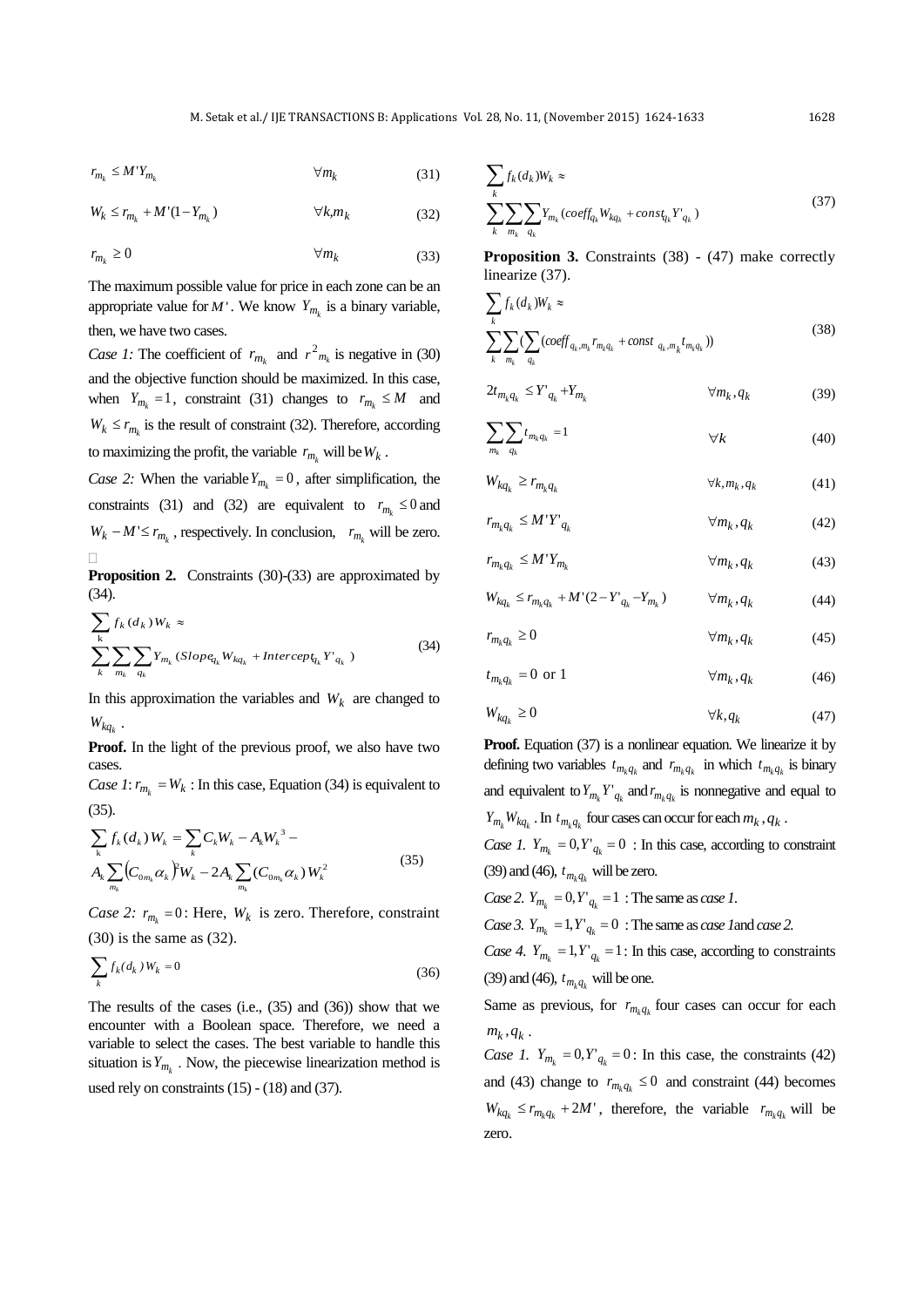*Case 2.*  $Y_{m_k} = 0, Y'_{q_k} = 1$ : Here, constraints (42) and (43) convert to  $r_{m_k q_k} \le M'$  and  $r_{m_k q_k} \le 0$ , respectively, and constraints (44) becomes  $W_{kq_k} \le r_{m_k q_k} + M'$ , therefore, the variable  $r_{m_k q_k}$  becomes zero.

*Case 3.*  $Y_{m_k} = 1, Y'_{q_k} = 0$ : In this case, constraints (42) and (43) change to  $r_{m_k q_k} \leq 0$  and  $r_{m_k q_k} \leq M'$ , respectively and constraints (44) also become  $W_{kq_k} \leq r_{m_k q_k} + M'$ , so, the variable  $r_{m_k q_k}$  becomes zero.

*Case 4.*  $Y_{m_k} = 1, Y'_{q_k} = 1$ : In this case, constraints (42) and (43) change to  $r_{m_k q_k} \leq M'$  and constraints (44) also become  $W_{kq_k} \leq r_{m_k q_k}$ , and according to constraint (41), the variable  $r_{m_k q_k}$  becomes one.

In addition, in the constraint (20), we have the same nonlinearity that can be approximated like the objective function.

### **4. THE SOLUTION METHOD**

Variable neighbourhood search (VNS) algorithm is a heuristic method for solving combinatorial and global optimization problems, which was primarily introduced by Mladenović and Hansen [\[23\]](#page-8-22). A variety of valuable applications of VNS can be found in Melián and Mladenovic [\[24\]](#page-8-23).

**4. 1. Initialization: Generating Initial Solution** In the proposed algorithm, we need to generate initial solutions for the depot, route(s) and price in each zone. We apply a random permutation in determining preliminary depot. In our model, the potential locations for a depot in each zone are inputs. At this time, a random permutation of node 1, 2,  $\dots$ ,  $N_k$  is generated and used one by one to compare with the vector of potential locations.

Afterward, the first element of this vector is chosen as an initial depot for the zone  $k$ . Moreover, this algorithm generates initial route(s) for each zone by Clarke and Wright (C&W) method which is the most widely known heuristic for VRP [\[25\]](#page-8-24). Another important factor which should be determined is  $W_k$  . Therefore, with regards to the total revenue

(*R*) of the firm in both models which is  $R = \sum f_k(d_k)W_k$  $R = \sum_{k} f_{k}(d_{k}) W_{k}$ ,

we calculate the gradient of  $R$  for finding the best  $W_k$ .

Hence, if  $\nabla R$  be zero, then,  $W_k^*$  is obtained.

**4. 2. Local Search** We propose the local search of our algorithm based on four operators. These operators improve the vehicle route in each zone. On the other hand, we can reduce the route cost of vehicle in each zone. Consequently,

we improve the total firm profit by applying these operators. Four mentioned operators are 1-1 Move, 1-Exchange, 2- Echange and 2-Opt, which are defined in Table 1.

In this article, we consider three different types of orders, for the operators in the local search. In the first type (I), the algorithm generates a random number between 1 and 4. If the value of the random number is one, 1-1 Move should be operated. If the value of the random number is two, the algorithm operates 2-Opt. When the random number produced by the algorithm is three, 1-Exchange should be performed, and otherwise 2-Exchange should be operated. However, in the second type (II), the number and order of operators are given in generating random numbers. When the generated number is set at one, just 1-Exchange should be operated. For the other numbers, 1-1 Move, 2-Opt and 2 exchange are added, respectively. Finally the third one (III) is consisted of 1-1 Move, 2-Opt, 1-Exchange and 2-Exchange, respectively.

The VNS works to improve the objective function by finding optimal price and depot in each zone after passing from one of the procedures. Now, the algorithm selects the depot in each zone by generating a random number between 1 and the number of potential locations. The generated random number specifies which potential location should be chosen as a depot. Another part of the algorithm in the space of the objective function is finding the optimal price in each zone. The routes, prices, the cost of constructing depot and the shipment cost of products from the firm to the depot in each zone are determined. Then, the algorithm tries to reach the point that has more value in constraint (38). The price is selected as optimal price, if constraint (38) for this price has the highest value.

The objective function obtained by each iteration of the local search should be compared with the best known objective value. Therefore, if the objective function is improved, the solution should be updated. Moreover, the maximum number of iterations (we set it at 150) of the local search should be checked at the end of each iteration.

**4. 3. Displaying The Solutions** When the termination condition is satisfied in the previous step, the algorithm is finished and the solution should be displayed in this step.

## **5. COMPUTATIONAL STUDY**

All experiments are conducted on a PC equipped with an Intel Core i7 processor paced at 2.1 GHz, 6 GB of RAM and Windows operating system. The mixed integer linear programs are solved using CPLEX 12.2 and MATLAB ver.2012a software. The computational experiments are carried out on a set of randomly generated instances of the LRP. We consider instances having 49 nodes (consumers). A node is related to the firm. We assume the coordinate of the firm is  $(0,0)$ , and consumers are distributed in the plane. The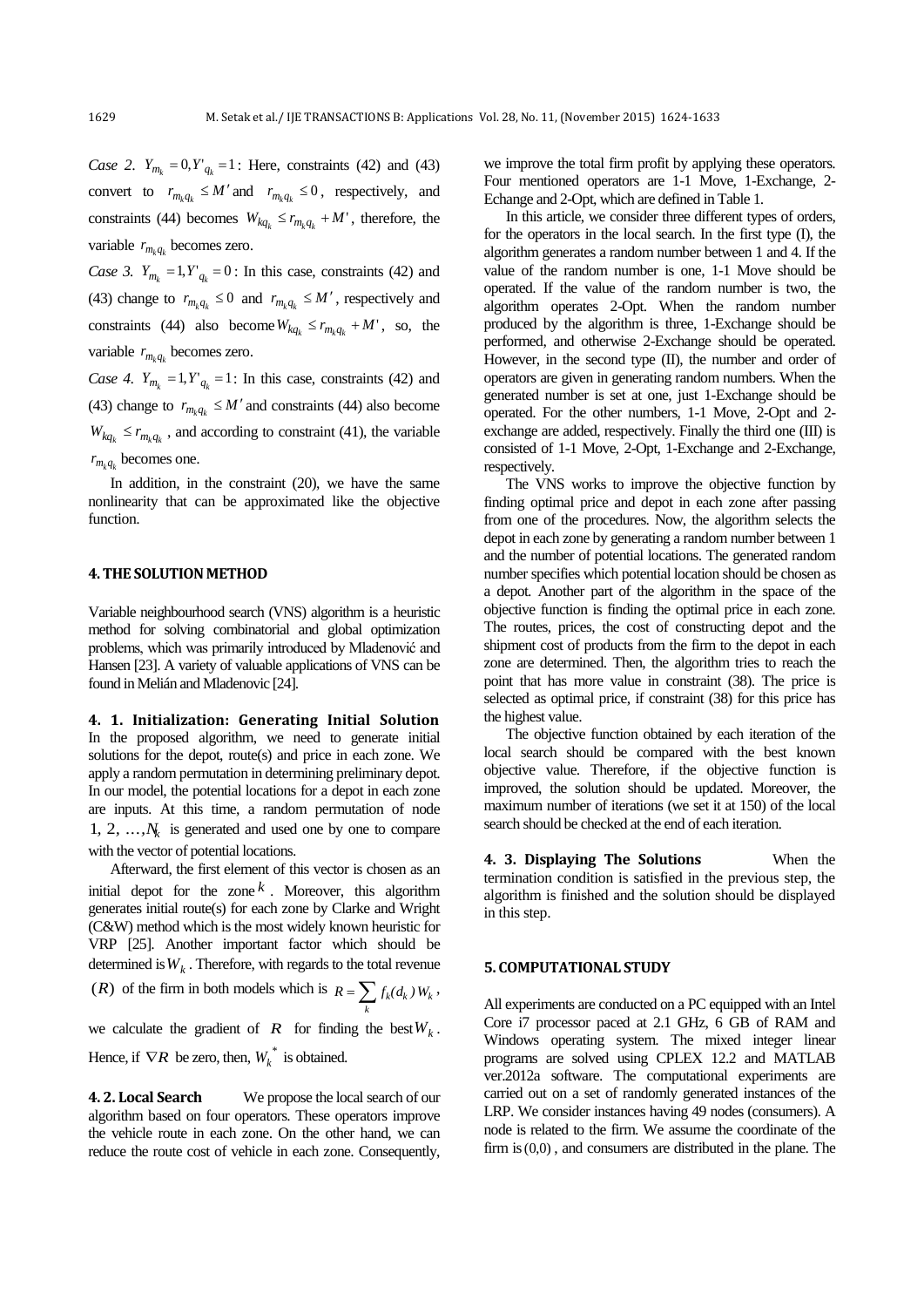distances between the firm and other nodes are calculated by Euclidean distance. The demand function in each zone is different from others and each zone has a special demand function itself. The parameters of the problems are:

| $C_1 = \alpha_1 = 100, C_2 = \alpha_2 = 200, C_3 = \alpha_3 = 300, A_1 = A_2 = A_3 = 2, K = 3,$           |
|-----------------------------------------------------------------------------------------------------------|
| $N_1 = 15, N_2 = 15, N_3 = 19, m_1 = 1, 2, \ldots, 5, m_2 = 16, 17, \ldots, 20, m_3 = 31, 32, \ldots, 37$ |

**5. 1. Results** In Table 2 and Table 3, we report the results to provide a basis for comparing the accuracy and efficiency of the two models and the proposed algorithm. The exact solutions of each model calculated by CPLEX are shown in columns "Exact solution". Number of used nodes in the branch and bound tree is available in column "Node". Columns "Time" represents the solution time of each approach. After running LRPZP1 in CPLEX software, CPLEX cannot find the exact solution for some instances. Moreover, CPLEX cannot find the exact solution in one hour (3600s). However, LRPZP2 finds the exact solution in all of the instances in a reasonable time. Objective function in all of the instances except the above mentioned instances, is the same. The column "RG" shows the relative gap between the exact solution and the solution of VNS algorithm. More analysis and some statistical tests are shown in the next subsection.

**5. 2. Discussion and Statistical Analysis** The statistic is widely employed in the field of research. In fact, it is almost impossible to come to an informed deduction in any part of the research without statistics. In this research, the results from statistical hypothesis tests (i.e., paired student's T-tests), show LRPZP2 uses less time for obtaining an exact solution versus LRPZP1 with a 0.05 significance level. The results of the hypothesis test are presented in Table 4. In addition, hypothesis test proves the used node for the branch and bound tree in LRPZP2 is less than LRPZP1. These results show the comparative superiority of LRPZP2 over LRPZP1 in performance. The proposed VNS algorithm shows a good performance

in approximating the objective functions. The mean of RG for all instances in the VNS (type I), the VNS (type II) and the VNS (type III) are 0.02628, 0.01681 and 0.01935, respectively.

**TABLE 1.** Description of operators

| <b>Operator</b> | <b>Definition</b>                                                                                                                                                                                                                                  |  |  |  |  |
|-----------------|----------------------------------------------------------------------------------------------------------------------------------------------------------------------------------------------------------------------------------------------------|--|--|--|--|
| 1-1 Move        | For two selected nodes, the first node is omitted from its<br>current position and is placed after the second node.                                                                                                                                |  |  |  |  |
| 1-Exchange      | For two selected nodes, they swap their positions.                                                                                                                                                                                                 |  |  |  |  |
| 2-Exchange      | For two selected nodes, the first node and its successor<br>exchange their positions with the second node and its<br>successor.                                                                                                                    |  |  |  |  |
| 2-Opt           | For two selected nodes, the two arcs connecting them with<br>their successors are omitted, the nodes are linked, their<br>successors are linked, and finally the chain between the<br>successor of the first node and the second node is reversed. |  |  |  |  |

|                | <b>LRPZP1</b>            |             |          | <b>LRPZP2</b>            |             |             |  |
|----------------|--------------------------|-------------|----------|--------------------------|-------------|-------------|--|
| Instance       | <b>Exact</b><br>solution | <b>Node</b> | Time (s) | <b>Exact</b><br>solution | <b>Node</b> | Time<br>(s) |  |
| 1              | 684.30                   | 1018        | 7.97     | 684.30                   | 4453        | 396.55      |  |
| 2              | 1174.99                  | 1516        | 5.92     | 1174.99                  | 1208        | 165.92      |  |
| 3              | 1293.30                  | 572         | 2.70     | 1293.30                  | 4882        | 336.41      |  |
| $\overline{4}$ | 916.98                   | 810359      | 1000.02* | 916.98                   | 4203        | 310.13      |  |
| 5              | 604.87                   | 658355      | 1000.02* | 604.87                   | 3677        | 623.63      |  |
| 6              | 930.20                   | 756747      | 1000.02* | 930.20                   | 2379        | 239.68      |  |
| 7              | 464.65                   | 491         | 3.03     | 464.65                   | 1819        | 187.64      |  |
| 8              | 1073.61                  | 535691      | 1000.02* | 1074.63                  | 3722        | 307.54      |  |
| 9              | 1178.23                  | 3680        | 16.74    | 1178.23                  | 1983        | 242.50      |  |
| 10             | 671.00                   | 115333      | 178.76   | 671.00                   | 6711        | 545.47      |  |
| 11             | 299.00                   | 491         | 3.94     | 299.00                   | 1200        | 425.53      |  |
| 12             | 879.09                   | 8282        | 26.03    | 879.09                   | 1634        | 251.16      |  |
| 13             | 945.22                   | 170447      | 287.40   | 945.22                   | 1378        | 236.72      |  |
| 14             | 1315.01                  | 282091      | 1000.06  | 1315.01                  | 4964        | 559.11      |  |
| 15             | 834.02                   | 468685      | 701.29   | 834.02                   | 5740        | 378.98      |  |
| 16             | 578.79                   | 22524       | 44.08    | 578.79                   | 2763        | 224.44      |  |
| 17             | 1246.12                  | 746398      | 1000.02* | 1246.12                  | 3016        | 290.10      |  |
| 18             | 470.21                   | 765691      | 1000.03* | 470.21                   | 2364        | 245.47      |  |
| 19             | 1242.47                  | 873430      | 1000.02* | 1242.47                  | 2691        | 231.01      |  |
| 20             | 932.95                   | 809465      | 1000.03* | 932.95                   | 4546        | 367.96      |  |
| 21             | 1563.03                  | 791583      | 1000.03* | 1566.72                  | 4616        | 449.41      |  |
| 22             | 817.97                   | 561279      | 1000.03* | 817.97                   | 2824        | 265.41      |  |
| 23             | 610.20                   | 703696      | 1000.02* | 610.20                   | 2551        | 340.49      |  |
| 24             | 1569.78                  | 52113       | 108.62   | 1569.78                  | 2169        | 238.67      |  |
| 25             | 1172.68                  | 668819      | 1000.02* | 1172.68                  | 2638        | 289.33      |  |
| 26             | 448.60                   | 3194        | 14.63    | 448.60                   | 5642        | 378.90      |  |
| 27             | 947.81                   | 687059      | 1000.02* | 947.81                   | 4055        | 308.69      |  |
| 28             | 727.32                   | 241583      | 890.84   | 727.32                   | 2351        | 479.76      |  |
| 29             | 1316.92                  | 455612      | 1000.04* | 1317.14                  | 5285        | 1001.25     |  |
| 30             | 880.96                   | 537         | 12.47    | 880.96                   | 3670        | 610.66      |  |

**TABLE 2.** Results of running two models

\* CPLEX cannot find exact solution for these instances and we run them for one hour (3600s)

These values show a slight relative gap in finding solutions. Also, these values and results from hypothesis tests confirm the comparative superiority of the VNS (Type II) over the VNS (Type III) and the VNS (Type I), and the superiority of the VNS (Type III) over the VNS (Type I). Therefore, it is clear when the decision maker (DM) pays attention to the RG, the VNS (Type II) is comparatively better than VNS (Type III) and VNS (Type I) and the VNS (Type III) is comparatively better than VNS (Type I).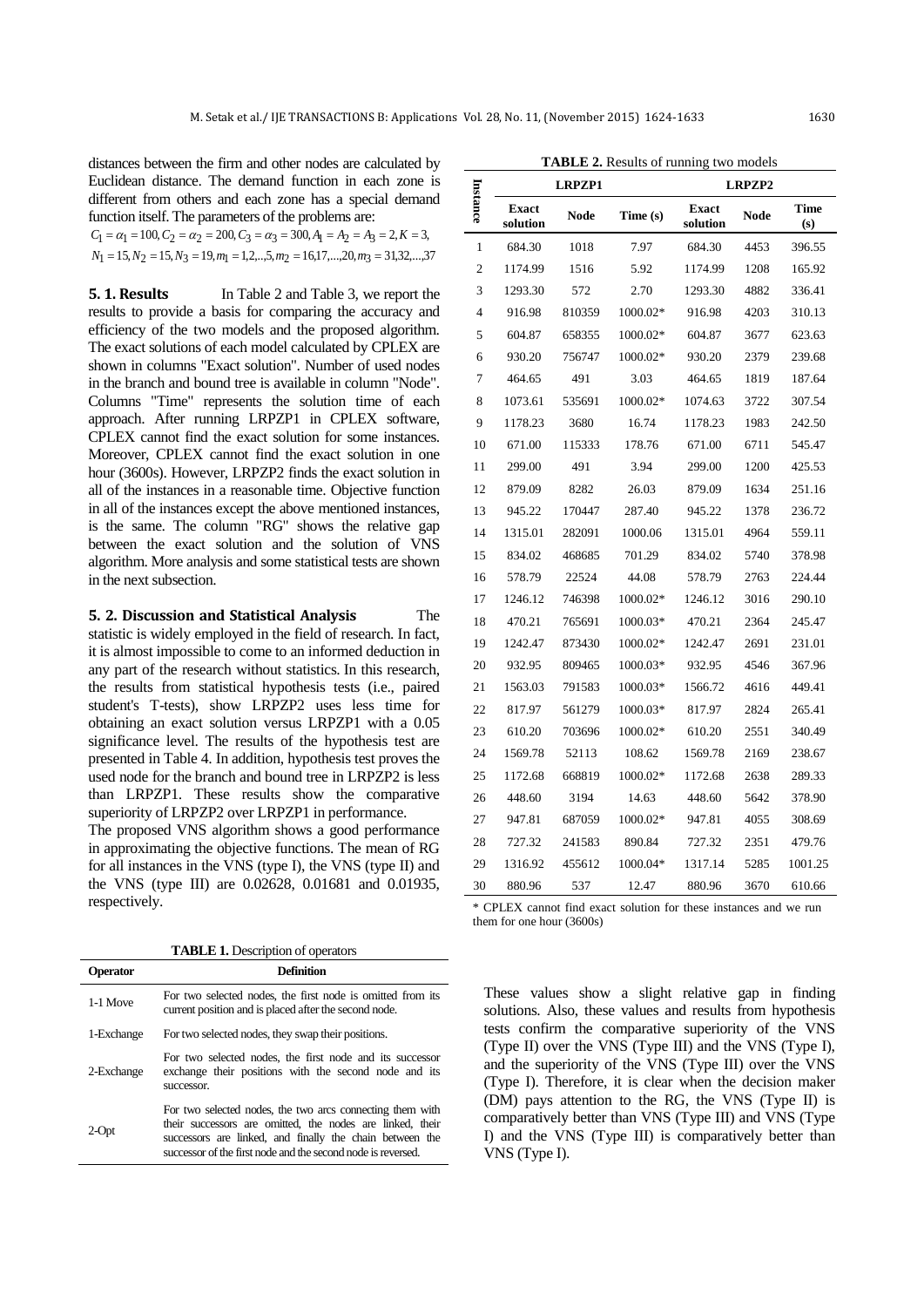$\overline{a}$ 

| Instance | VNS (Type I) |             | <b>TADLE</b> $\mathcal{I}$ , Results of Tumming<br><b>VNS</b> (Type II) |             | <b>ALLA</b><br><b>VNS</b> (Type III) |             |
|----------|--------------|-------------|-------------------------------------------------------------------------|-------------|--------------------------------------|-------------|
|          | RG           | Time<br>(s) | RG                                                                      | Time<br>(s) | RG                                   | Tim<br>e(s) |
| 1        | 0.007        | 5.39        | 0.017                                                                   | 4.17        | 0.019                                | 6.30        |
| 2        | 0.018        | 5.58        | 0.017                                                                   | 4.35        | 0.032                                | 6.53        |
| 3        | 0.005        | 5.46        | 0.004                                                                   | 4.37        | 0.003                                | 5.28        |
| 4        | 0.004        | 5.32        | 0.002                                                                   | 4.38        | 0.004                                | 5.31        |
| 5        | 0.048        | 3.98        | 0.024                                                                   | 4.44        | 0.031                                | 5.38        |
| 6        | 0.016        | 3.99        | 0.005                                                                   | 4.54        | 0.000                                | 5.38        |
| 7        | 0.027        | 4.04        | 0.027                                                                   | 4.48        | 0.027                                | 4.49        |
| 8        | 0.021        | 4.19        | 0.009                                                                   | 4.48        | 0.023                                | 5.41        |
| 9        | 0.010        | 4.05        | 0.011                                                                   | 4.34        | 0.010                                | 5.38        |
| 10       | 0.095        | 4.17        | 0.022                                                                   | 4.29        | 0.016                                | 5.65        |
| 11       | 0.079        | 4.15        | 0.079                                                                   | 4.20        | 0.101                                | 5.57        |
| 12       | 0.010        | 4.19        | 0.010                                                                   | 4.35        | 0.010                                | 5.44        |
| 13       | 0.032        | 4.15        | 0.020                                                                   | 4.20        | 0.012                                | 5.51        |
| 14       | 0.010        | 4.13        | 0.010                                                                   | 4.29        | 0.010                                | 5.46        |
| 15       | 0.018        | 4.11        | 0.004                                                                   | 4.30        | 0.011                                | 5.47        |
| 16       | 0.013        | 4.10        | 0.013                                                                   | 4.22        | 0.050                                | 5.45        |
| 17       | 0.013        | 4.04        | 0.008                                                                   | 4.28        | 0.008                                | 5.48        |
| 18       | 0.069        | 4.04        | 0.066                                                                   | 4.26        | 0.066                                | 5.42        |
| 19       | 0.037        | 4.20        | 0.015                                                                   | 4.32        | 0.020                                | 5.48        |
| 20       | 0.038        | 4.35        | 0.011                                                                   | 4.23        | 0.002                                | 5.46        |
| 21       | 0.015        | 4.47        | 0.010                                                                   | 4.29        | 0.010                                | 5.74        |
| 22       | 0.015        | 4.21        | 0.007                                                                   | 4.47        | 0.007                                | 5.71        |
| 23       | 0.030        | 4.36        | 0.019                                                                   | 6.41        | 0.028                                | 5.63        |
| 24       | 0.012        | 4.41        | 0.027                                                                   | 5.80        | 0.012                                | 5.56        |
| 25       | 0.024        | 4.33        | 0.024                                                                   | 4.47        | 0.018                                | 5.64        |
| 26       | 0.042        | 4.38        | 0.037                                                                   | 5.10        | 0.032                                | 5.59        |
| 27       | 0.030        | 4.30        | 0.000                                                                   | 4.48        | 0.004                                | 5.39        |
| 28       | 0.035        | 4.23        | 0.001                                                                   | 4.51        | 0.011                                | 5.72        |
| 29       | 0.011        | 4.22        | 0.001                                                                   | 4.69        | 0.002                                | 5.83        |
| 30       | 0.005        | 4.17        | 0.005                                                                   | 4.63        | 0.005                                | 5.87        |
| Mea<br>n | 0.026        |             | 0.017                                                                   |             | 0.019                                |             |

**TABLE 3.** Results of running VNS

**TABLE 4.** Results of hypothesis tests

| <b>Hypothesis test</b>                                                                                             | P-value |
|--------------------------------------------------------------------------------------------------------------------|---------|
| $H_0$ : Solution time of LRPZP2 is greater than or equal to<br>solution time of LRPZP1                             | 0.019   |
| $H_0$ : Used nodes for B&B in LRPZP2 is greater than or<br>equal to LRPZP1                                         | 0.000   |
| $H_0$ : The solution time of the VNS (Type I) is less than or<br>equal to the solution time of LRPZP1              | 1.000   |
| H <sub>0</sub> : The solution time of the VNS (Type I) is less than or<br>equal to the solution time of LRPZP2     | 1.000   |
| H <sub>0</sub> : The solution time of the VNS (Type II) is less than<br>or equal to the solution time of LRPZP1    | 1.000   |
| $H_0$ : The solution time of the VNS (Type II) is less than<br>or equal to the solution time of LRPZP2             | 1.000   |
| $H_0$ : The solution time of the VNS (Type III) is less than<br>or equal to the solution time of LRPZP1            | 1.000   |
| $H_0$ : The solution time of the VNS (Type III) is less than<br>or equal to the solution time of LRPZP2            | 1.000   |
| $H_0$ : The solution time of the VNS (Type II) is equal to<br>the solution time of the VNS (Type I)                | 0.108   |
| $H_0$ : The solution time of the VNS (Type II) is less than<br>or equal to the solution time of the VNS (Type III) | 1.000   |
| $H_0$ : The solution time of the VNS (Type I) is less than or<br>equal to the solution time of the VNS (Type III)  | 1.000   |
| $H_0$ : The RG of the VNS (Type II) is less than or equal<br>the RG of the VNS (Type I)                            | 0.998   |
| $H_0$ : The RG of the VNS (Type II) is less than or equal<br>the RG of the VNS (Type III)                          | 0.911   |
| $H_0$ : The RG of the VNS (Type I) is less than or equal the<br>RG of the VNS (Type III)                           | 0.031   |

### **6. CONCLUSION**

This paper extends the literature of the LRP by providing two models of LRPZP. In this problem, we have a firm that tries to supply its market to maximize its profit. The firm tries to make decisions about the following three issues: (i) which strategy can be good for routing of vehicle in each zone? (ii) what price should be selected for demands in each zone? (iii) which potential location can be the best alternative for constructing a depot in each zone? In this article, we present two formulations consisting of node-based and flow-based model. In addition, a heuristic VNS algorithm for solving largescale problem is proposed. Some test instances are solved by two models and the VNS algorithm. Then, some hypothesis tests are carried out. Two models are compared based on solution time and the used node in branch and the bound tree method. The results of the tests show the comparative superiority of LRPZP2 over LRPZP1. Other consequences of test instances are related to the comparison between models and the VNS algorithm. Results of hypothesis tests show the comparative superiority of the VNS

Moreover, the results confirmed when the solution time is the main factor for DM, the best alternatives are VNS (Type II) and VNS (Type I) between all proposed models and approaches. Another advantage of our algorithm is using less time compared to LRPZP1 and LRPZP2 and hypothesis tests accept this claim at the significance level 0.05.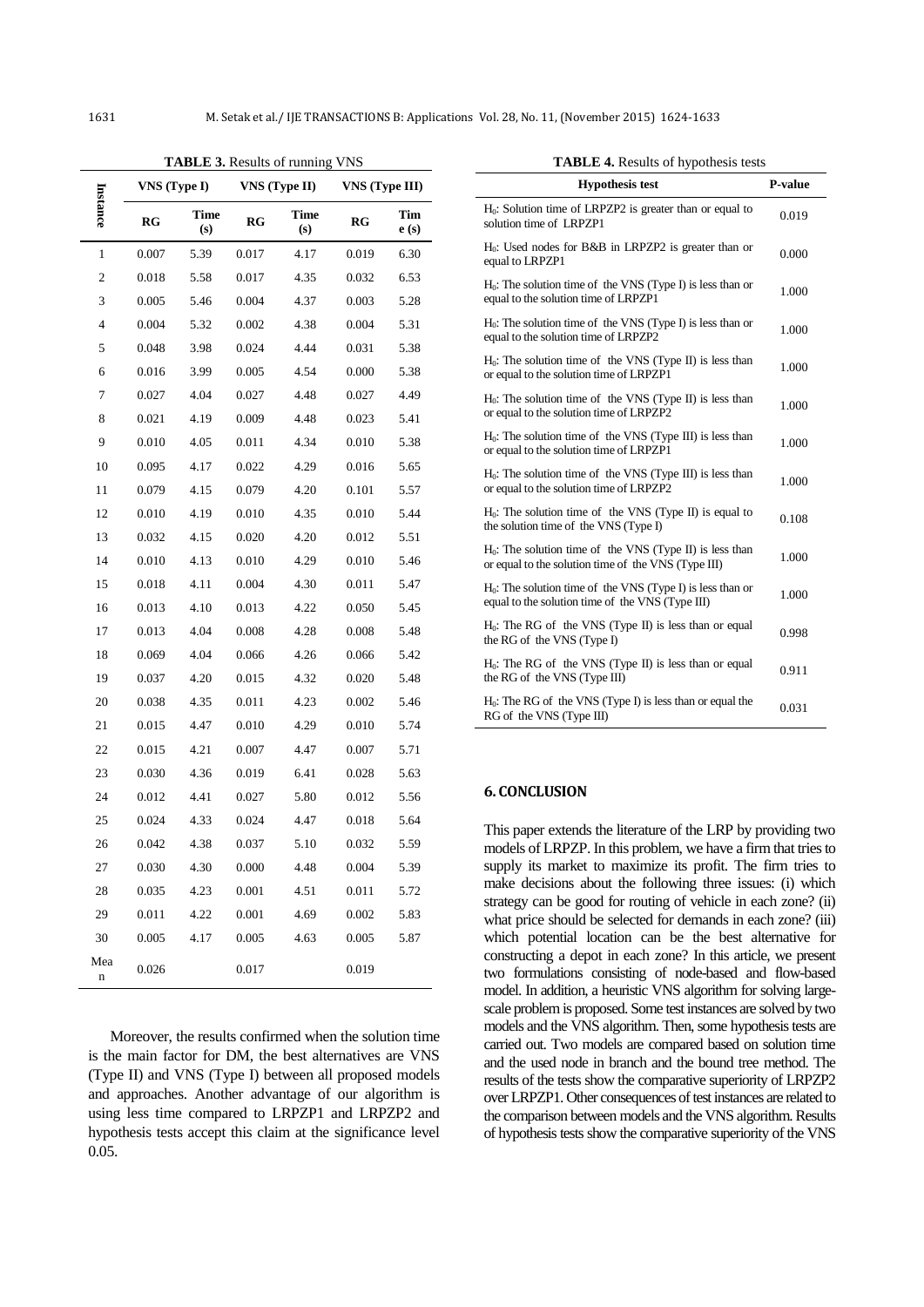algorithm over two models based on solution time. We suggest three types of combinations for the local search of the algorithm.

The second type gets the best performance between all of them. In this type, order of operators is indicated by generating random integer numbers between one and four.

If the generated number is set at one, 1-Exchange should be operated. In case of two, 1-1 Move is run after 1-Exchange. In the case of three, 2-Opt is also performed. Finally, in the case of four, 2-Exchange should be applied after the previous operators. The performance of this heuristic in terms of both accuracy and efficiency is considered to be quite promising, according to our computational results obtained on 30 randomly generated instances. As a future research direction, we intend to focus on LRPZP in a competitive situation. The firm can be considered as an entrant that wants to enter a big market in the presence of incumbents. It should make a decision about price, vehicle route and selecting depots. Another research direction is to examine our problem by taking into account the qualitydependent price of demands, since, another key factor for the customers is the level of feature and quality.

#### **7. REFERENCES**

- <span id="page-8-0"></span>1. Christian, R.C., "Physical distribution: Key to improved volume and profits", *Journal of Marketing*, Vol. 29, (1965), 65-70.
- <span id="page-8-1"></span>2. Aras, N., Aksen, D. and Tekin, M.T., "Selective multi-depot vehicle routing problem with pricing", *Transportation Research Part C: Emerging Technologies*, Vol. 19, No. 5, (2011), 866- 884.
- <span id="page-8-2"></span>3. Lederer, P.J. and Thisse, J.-F., "Competitive location on networks under delivered pricing", *Operations Research Letters*, Vol. 9, No. 3, (1990), 147-153.
- <span id="page-8-3"></span>4. Phlips, L., "The economics of price discrimination, Cambridge University Press, (1983).
- <span id="page-8-4"></span>5. Hansen, P., Peeters, D. and Thisse, J.F., "Facility location under zone pricing", *Journal of Regional Science*, Vol. 37, No. 1, (1997), 1-22.
- <span id="page-8-5"></span>6. Lee, Y., Kim, S.-i., Lee, S. and Kang, K., "A location-routing problem in designing optical internet access with wdm systems", *Photonic Network Communications*, Vol. 6, No. 2, (2003), 151-160.
- <span id="page-8-6"></span>7. Billionnet, A., Elloumi, S. and Djerbi, L.G., "Designing radiomobile access networks based on synchronous digital hierarchy rings", *Computers & operations research*, Vol. 32, No. 2, (2005), 379-394.
- <span id="page-8-7"></span>8. Setak, M., Karimi, H. and Rastani, S., "Designing incomplete hub location-routing network in urban transportation problem", *International Journal of Engineering-Transactions C: Aspects*, Vol. 26, No. 9, (2013), 997-1006.
- <span id="page-8-8"></span>9. Setak, M., Bolhassani, S.J. and Karimi, H., "A node-based mathematical model towards the location routing problem with intermediate replenishment facilities under capacity constraint", *International Journal of Engineering-Transactions C: Aspects*, Vol. 27, No. 6, (2013), 911-920.
- <span id="page-8-9"></span>10. Tuzun, D. and Burke, L.I., "A two-phase tabu search approach to the location routing problem", *European Journal of Operational Research*, Vol. 116, No. 1, (1999), 87-99.
- <span id="page-8-10"></span>11. Beckmann, M.J. and Ingene, C.A., "The profit equivalence of mill and uniform pricing policies", *Regional Science and Urban Economics*, Vol. 6, No. 3, (1976), 327-329.
- <span id="page-8-11"></span>12. Hansen, P., Thisse, J.-F. and Hanjoul, P., "Simple plant location under uniform delivered pricing", *European Journal of Operational Research*, Vol. 6, No. 2, (1981), 94-103.
- <span id="page-8-12"></span>13. Hurter, A.P. and Lederer, P.J., "Spatial duopoly with discriminatory pricing", *Regional Science and Urban Economics*, Vol. 15, No. 4, (1985), 541-553.
- <span id="page-8-13"></span>14. Kats, A., "Location-price equilibria in a spatial model of discriminatory pricing", *Economics Letters*, Vol. 25, No. 2, (1987), 105-109.
- <span id="page-8-14"></span>15. Hansen, P., Peeters, D. and Thisse, J.-F., "The profitmaximizing weber problem", *Location Science*, Vol. 3, No. 2, (1995), 67-85.
- <span id="page-8-15"></span>16. Dasci, A. and Laporte, G., "Location and pricing decisions of a multistore monopoly in a spatial market", *Journal of Regional Science*, Vol. 44, No. 3, (2004), 489-515.
- <span id="page-8-16"></span>17. Diakova, Z. and Kochetov, Y., "A double vns heuristic for the facility location and pricing problem", *Electronic Notes in Discrete Mathematics*, Vol. 39, (2012), 29-34.
- <span id="page-8-17"></span>18. Luer-Villagra, A. and Marianov, V., "A competitive hub location and pricing problem", *European Journal of Operational Research*, Vol. 231, No. 3, (2013), 734-744.
- <span id="page-8-18"></span>19. Hanjoul, P., Hansen, P., Peeters, D. and Thisse, J.-F., "Uncapacitated plant location under alternative spatial price policies", *Management Science*, Vol. 36, No. 1, (1990), 41-57.
- <span id="page-8-19"></span>20. Tofigh, A. and Mahmoudi, M., "Application of game theory in dynamic competitive pricing with one price leader and n dependent followers", *International Journal of Engineering-Transactions A: Basics*, Vol. 25, No. 1, (2011), 35-44.
- <span id="page-8-20"></span>21. Miller, C.E., Tucker, A.W. and Zemlin, R.A., "Integer programming formulation of traveling salesman problems", *Journal of the ACM (JACM)*, Vol. 7, No. 4, (1960), 326-329.
- <span id="page-8-21"></span>22. Wong, R.T., "Integer programming formulations of the traveling salesman problem", in Proceedings of the IEEE international conference of circuits and computers, IEEE Press Piscataway, NJ., (1980), 149-152.
- <span id="page-8-22"></span>23. Mladenovic, N. and Hansen, P., "Variable neighborhood search", *Computers & operations research*, Vol. 24, No. 11, (1997), 1097-1100.
- <span id="page-8-23"></span>24. Melian, B. and Mladenovic, N., "Editorial", *IMA Journal of Management Mathematics*, Vol. 18, No. 2, (2007), 99-100.
- <span id="page-8-24"></span>Clarke, G.u. and Wright, J.W., "Scheduling of vehicles from a central depot to a number of delivery points", *Operations Research*, Vol. 12, No. 4, (1964), 568-581.